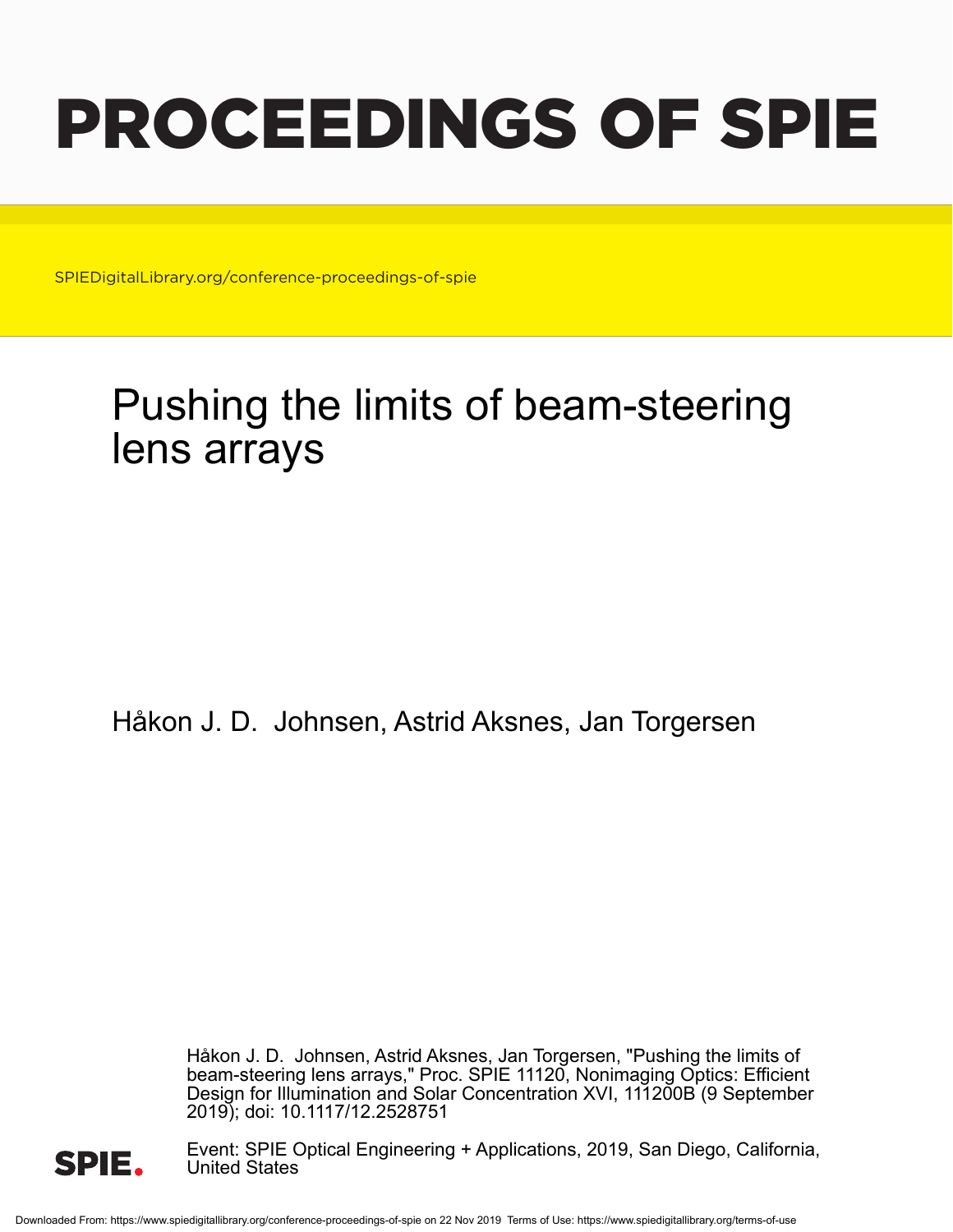## **Pushing the limits of beam-steering lens arrays**

Håkon J. D. Johnsen<sup>\*a</sup>, Astrid Aksnes<sup>b</sup>, and Jan Torgersen<sup>a</sup>

<sup>a</sup>Department of Mechanical and Industrial Engineering, Norwegian University of Science and Technology, Trondheim, Norway

<sup>b</sup>Department of Electronic Systems, Norwegian University of Science and Technology,

Trondheim, Norway

#### **ABSTRACT**

An essential part of a concentrated solar power system is the solar tracker. Tracking is usually implemented by rotating the entire optical system to follow the sun, adding to the bulk and complexity of the system. Beamsteering lens arrays, on the other hand, enable solar tracking using millimeter-scale relative translation between a set of lens arrays stacked in an afocal configuration. We present an approach for designing and comparing beam-steering lens arrays based on multi-objective optimization, where the objective is to maximize efficiency, minimize divergence, and minimize cost/complexity. We then use this approach to develop new configurations with improved performance compared to previously reported results. As an example of a design suitable for high-concentration applications, we present a system consisting of four single-sided lens arrays that can track the sun with a yearly average efficiency of  $74.4\%$  into an exit-cone with divergence half-angle less than  $\pm 1^{\circ}$ . We also present a simplified system consisting of three single-sided lens arrays, which can be implemented with less mechanical complexity and potentially lower cost. This simplified system achieves 74.6% efficiency and a divergence half-angle of less than *±*2*.*2 *◦* , and might be relevant for low or medium concentration applications. We believe that these results demonstrate the previously untapped potential of beam-steering lens arrays. If such designs are successfully manufactured, they may become an attractive alternative to conventional external solar trackers for a range of solar energy applications.

**Keywords:** beam-steering, lens arrays, solar tracking, micro-tracking

#### **1 INTRODUCTION**

Solar concentrators can provide highly concentrated solar power for applications such as concentrator photovoltaics, solar thermal energy, or solar lighting.<sup>1</sup> The concentrators require accurate solar tracking in order to achieve high concentration, $^2$  which is usually performed by rotating the concentrator to face the sun. Recent work, however, has considered the use of tracking-integrated systems, which can track the sun without being rotated by an external solar tracker.<sup>3</sup>

One approach to tracking-integration is the concept of beam-steering, where a tracking-integrated system emits collimated light, which can then be concentrated in a separate concentrator, as conceptually illustrated in Figure 1a. This approach enables the same beam-steering system to be used for several different applications and allows the design of the concentrator optics to be independent of the design of the tracking optics. Several beam-steering concepts have been proposed for solar tracking, including electrowetting to change the angle of the interface between two liquids with different refractive indices,  $\frac{4}{3}$  microfluidic beam-steering arrays,  $\frac{5}{3}$  rotating prism arrays,<sup>6</sup> liquid crystals controlled by electric fields,<sup>7</sup> rotating off-axis Fresnel lenses,<sup>8</sup> and beam-steering lens arrays. $9,10$ 

A beam-steering lens array consists of a set of lens arrays stacked in an afocal configuration that can redirect sunlight by relative movement between these lens arrays, as first proposed for solar tracking by Lin et al.<sup>9</sup> The core principle is illustrated in Figure 1b.

In this work, we investigate the achievable performance of beam-steering lens arrays. We develop a new approach for comparing different beam-steering lens array configurations and use it to optimize new configurations with improved performance compared to previously reported results.

\* E-mail: hakon.j.d.johnsen@ntnu.no

Nonimaging Optics: Efficient Design for Illumination and Solar Concentration XVI, edited by Roland Winston, Eli Yablonovitch, Proc. of SPIE Vol. 11120, 111200B · © 2019 SPIE CCC code: 0277-786X/19/\$21 · doi: 10.1117/12.2528751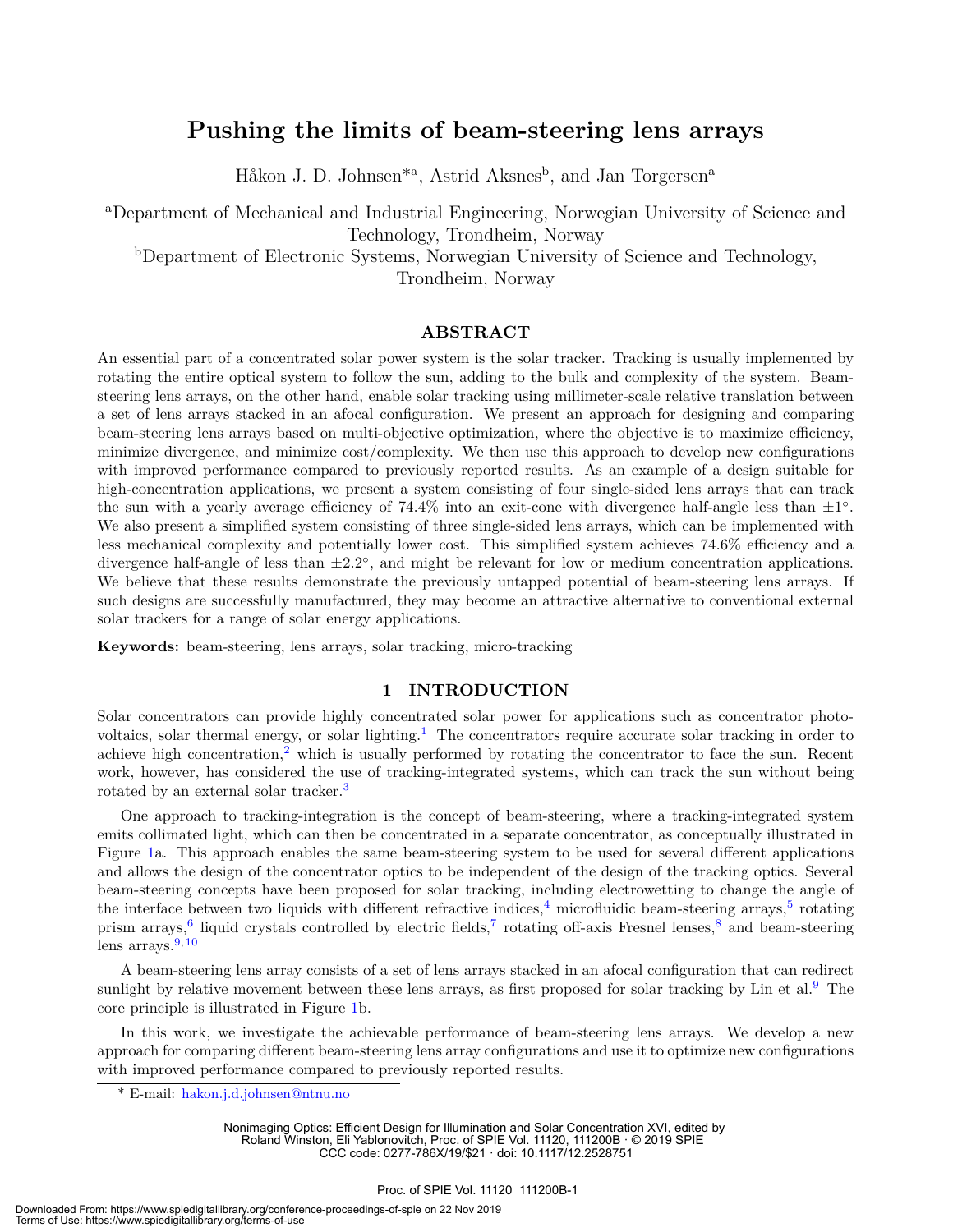

Figure 1: (a) Conceptual illustration of how a beam-steering system can be combined with conventional concentrator optics. (b) Example of a beam-steering lens array: An afocal stack of lens arrays, which redirects sunlight utilizing relative movement between these lens arrays.

### **2 CLASSIFYING DIFFERENT CONFIGURATIONS**

With the development of new types of beam-steering lens arrays, we believe that it will be useful to have a way of classifying different designs. Previous beam-steering lens array designs have utilized both single-sided<sup>9</sup> and double-sided<sup>10</sup> lens arrays, with relative lateral<sup>11</sup> or curved<sup>9</sup> tracking motion, and with both two,<sup>9</sup> and three<sup>12</sup> lens arrays stacked together. In order to readily specify, compare, and evaluate different classes of designs, it can be useful to designate specific symbols for each of the components in a beam-steering lens array. Specific configurations of beam-steering lens arrays can then be described using a sequence of these symbols.

In this work, we use the set of symbols shown in Table 1.

Table 1: Proposed symbols for classifying different beam-steering lens array configurations. Symbols are represented in Unicode and can be copied and pasted as text into any software that supports Unicode.

| $Symbol^*$ | Meaning                                                                                                                                                                        |
|------------|--------------------------------------------------------------------------------------------------------------------------------------------------------------------------------|
|            | Single-sided lens array with the flat side on the right.                                                                                                                       |
|            | Single-sided lens array with the flat side on the left.                                                                                                                        |
|            | Double-sided lens array                                                                                                                                                        |
| ↓          | Air-gap between lens arrays supporting a flat, lateral tracking<br>trajectory.                                                                                                 |
| J          | Air-gap between lens arrays supporting a curved tracking<br>trajectory.                                                                                                        |
|            | A pair of single-sided lens arrays placed back-to-back, with<br>index-matched lubricating oil between them supporting relative<br>lateral translation between the lens arrays. |

The symbols from Table 1 can be used to classify both existing and new beam-steering lens array configurations. For instance:

- Lin et al.,  $2012:9$   $\blacktriangleleft l$
- Watson, 1993<sup>14</sup> (for steering of laser beams):  $\blacklozenge \downarrow \blacklozenge$  and  $\blacklozenge \downarrow \blacklozenge$
- Johnsen et al.,  $2018:^{10}$   $\blacklozenge$   $\lambda \blacklozenge$  and  $\blacktriangleleft \lambda \blacklozenge$

\*The symbols are represented by the following Unicode<sup>13</sup> code-points:  $\blacktriangleleft$ =U+25C0,  $\blacktriangleright$ =U+25B6,  $\blacklozenge$ =U+25C6,  $\downarrow$ =U+2193,  $\downarrow$ =U+2938,  $\blacktriangleleft$ =U+25C0 U+200A U+25B6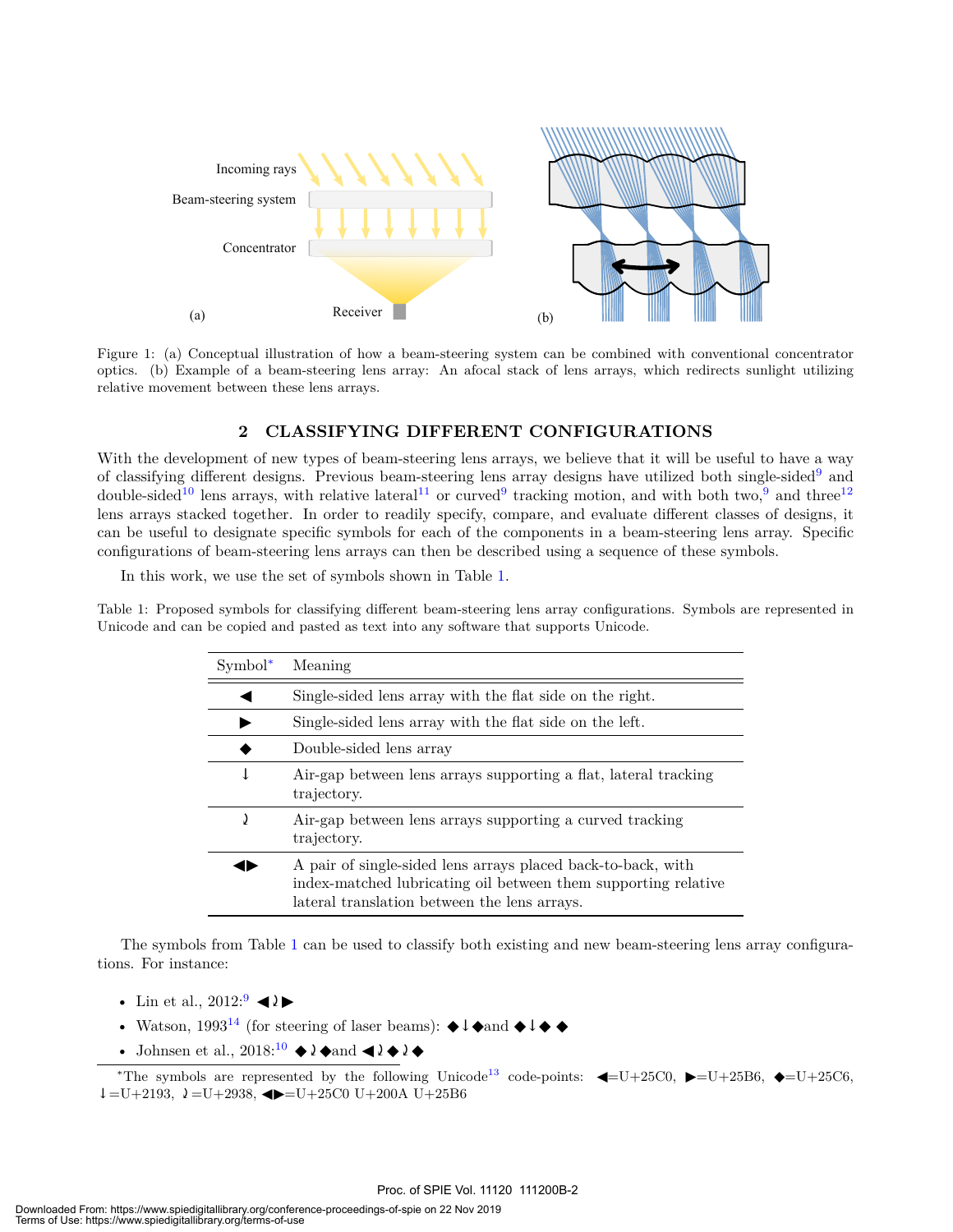#### **3 DESIGN METHOD**

We have utilized a design method based on ray-tracing and numerical optimization for designing and comparing different beam-steering lens array configurations. In this section, we describe this design method and specify the conditions for the optimization results reported in this paper.

#### **3.1 Formulation of the optimization problem**

We consider three main performance objectives for evaluating the performance of a complete beam-steering lens array:

- Maximizing the efficiency in redirecting sunlight.
- Minimizing the divergence of outgoing sunlight
- Minimizing the cost/complexity

The design of a beam-steering lens array can, therefore, be considered a multi-objective optimization problem. An optimal solution must provide a reasonable trade-off between these objectives. Multi-objective optimization problems can be solved by finding a set of Pareto optimal solutions: solutions where one objective cannot be improved without degrading another objective. In this way, the trade-off between objectives is quantified, allowing a designer to make an informed choice among the set of solutions.<sup>15</sup>

Efficiency and divergence can be quantified as continuous objective values, allowing a multi-objective optimization algorithm to map out the Pareto front between these objectives. Cost/complexity, on the other hand, is difficult to quantify and depends on several different factors. We have, therefore, not tried to quantify complexity directly. Instead, we optimized several different configurations with different levels of complexity.

We formulated the following optimization problem:

$$
\min \mathbf{f}(\mathbf{x}, \theta_{max}) = (1 - \overline{\eta}(\mathbf{x}, \theta_{max}), \theta_{max})^T
$$
\n(1)

such that 
$$
g_j(\mathbf{x}) \leq 0
$$
, 
$$
(2)
$$

where  $\theta_{max}$  is the allowed divergence of outgoing sunlight, and  $\overline{\eta}(\mathbf{x}, \theta_{max})$  is the average yearly optical efficiency of the optical system **x**.  $g_j(\mathbf{x})$  is a set of inequality constraints, ensuring manufacturability.

#### **3.2 Estimating average optical efficiency**

Average optical efficiency can be defined as the fraction of yearly direct irradiation successfully redirected in the desired direction:

$$
\overline{\eta}(\mathbf{x}, \theta_{max}) = \frac{E_{out}(\mathbf{x}, \theta_{max})}{E_{in}},
$$
\n(3)

where  $E_{in}$  is the yearly direct irradiation received by the beam-steering lens array surface, and  $E_{out}(\mathbf{x}, \theta_{max})$ is the yearly irradiation successfully redirected within the permitted exit cone.

This average efficiency can be estimated by integrating across all angles of incidence:

$$
\bar{\eta}(\mathbf{x}, \theta_{max}) = \int_0^{\pi} e(\phi) \cdot \eta(\mathbf{x}, \theta_{max}, \phi) d\phi,
$$
\n(4)

where  $e(\phi) = \frac{E_{in,\phi}(\phi)}{E_{in}}$  is the normalized angular distribution of irradiation received by the beam-steering lens array in its installation location.  $\eta(\mathbf{x}, \theta_{max}, \phi)$  is the optical efficiency of the beam-steering lens for an optical system **x**, a maximum divergence of outgoing sunlight  $\theta_{max}$  and an angle of incidence  $\phi$ .

#### Proc. of SPIE Vol. 11120 111200B-3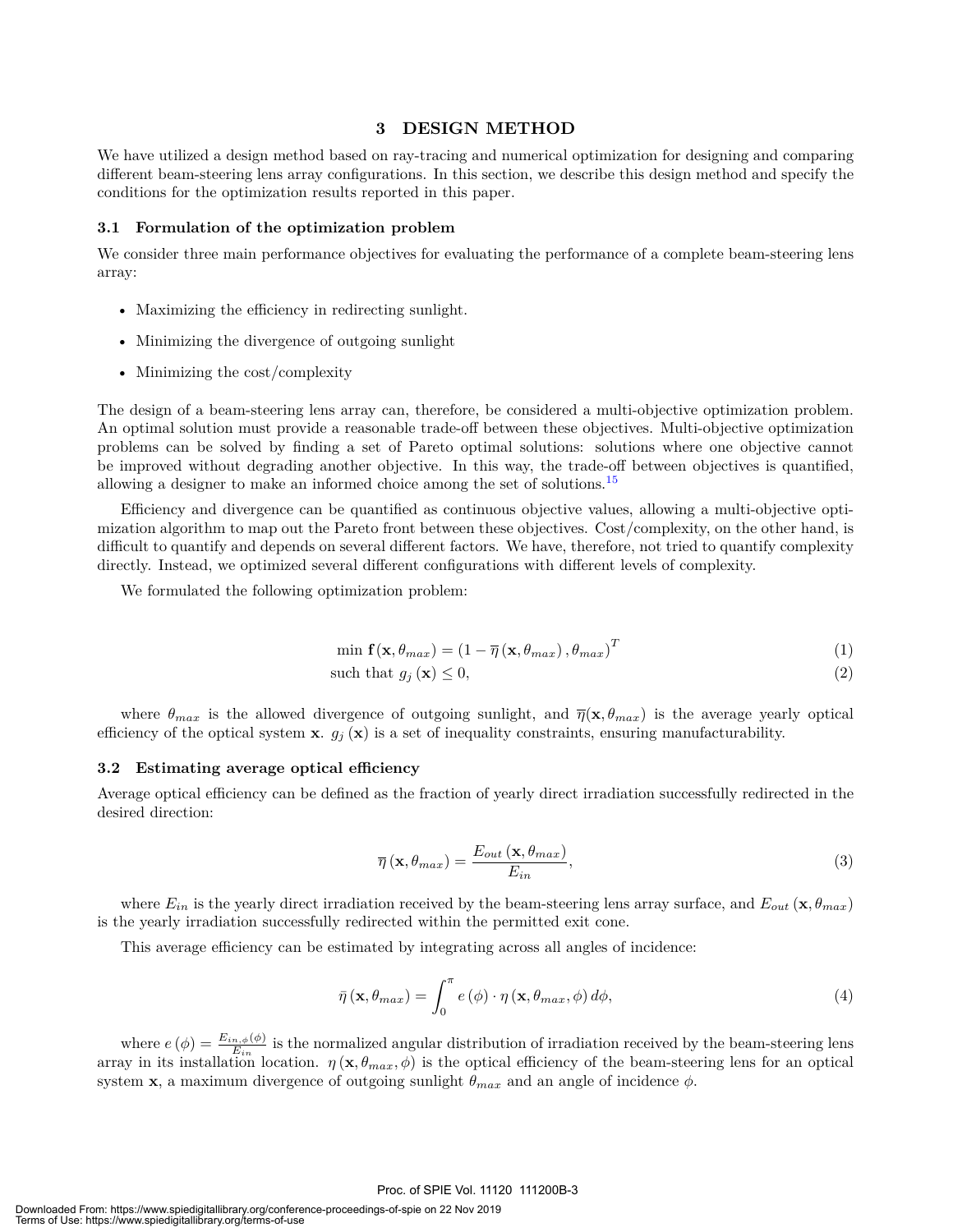In this work, we consider the beam-steering lens arrays to have a fixed orientation, tilted towards the equator with an angle equal to the latitude of the installation location as illustrated in Figure 2a. As noted by Ito et al., this orientation gives a peak in irradiation distribution at 22*◦ −*25*◦* angle of incidence, irrespective of installation location.<sup>16</sup> We consider the beam-steering lens arrays optimized in this paper to be installed at a latitude of 40*◦* . We simulate the angular distribution of solar irradiation using Meinel and Meinel's air mass attenuation  $\text{model}^{17}$  and assuming that cloud cover is not correlated to time of day or time of year. The resulting normalized irradiation distribution is shown in Figure 2b. When planning a physical realization of such a system, the real meteorological conditions of the desired installation location should be used.

It is worth noting that  $\bar{\eta}$  in Equation 3 is defined relative to the irradiation reaching the front surface of the beam-steering lens array as it is mounted in its assumed orientation. Cosine projection loss is therefore not included in this average efficiency, and will give an additional reduction in power compared to a system pointed directly towards the sun. On the other hand, fixed-orientation systems can increase power conversion per land area due to reduced shading between modules, as discussed by Price et al.<sup>18</sup> These effects must be taken into account when comparing tracking-integrated systems to externally tracked systems, but have been considered to be beyond the scope of this work.



Figure 2: (a) Assumed orientation of beam-steering lens array during optimization. (b) Simulated angular distribution of normalized yearly direct irradiation on a lens array with the fixed orientation from a, installed at a latitude of 40*◦*

#### **3.3 Numerical optimization**

The multi-objective optimization problem in Equation 1 is trivially scalarized by setting a fixed *θmax*. The Pareto front can then be mapped by repeated optimization of the resulting single-objective optimization problem for different values of *θmax*.

The scalarized optimization problem was solved using a custom memetic optimization algorithm inspired by Qin et al.'s local search chains.<sup>19</sup> The differential evolution solver from SciPy<sup>20</sup> was extended to optimize the population using local search chains based on SciPy's SLSQP optimization algorithm in addition to the global differential evolution algorithm. The memetic optimization algorithm was run for 1500 iterations for each combination of beam-steering lens array configuration and permitted divergence half-angle, which seemed to give a reasonable trade-off between convergence and computational resources.

The optimization routine was implemented in a Jupyter Notebook<sup>21</sup> and parameterized using Papermill.<sup>22</sup> The optimization workflow was managed using Snakemake,<sup>23</sup> and solved using computational resources from Google Compute Engine. Ray-tracing was performed using a custom sequential three-dimensional ray-tracer, as reported in previous work.<sup>10</sup> Hexagonal lens apertures were used for all simulations to simulate close packing in a lens array. Optimizations were performed across the AM1.5D solar spectrum,<sup>24</sup> and all lenses were assumed to be made from Poly(methyl methacrylate) (PMMA). Reflection losses and chromatic aberration were taken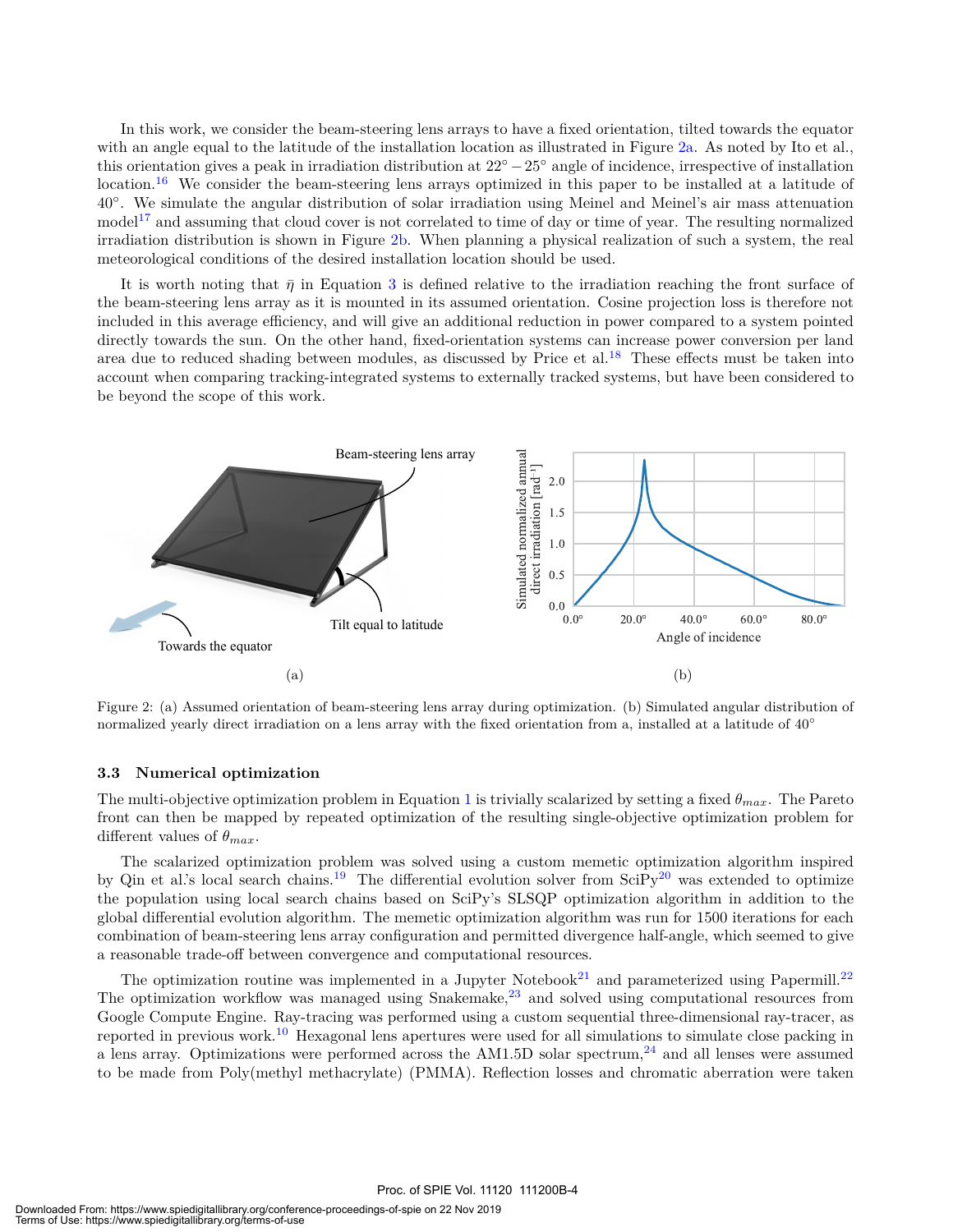into account, while absorption losses were not considered.† Sunlight was assumed to originate from a uniform solar disc with a 0.27<sup>°</sup> angular radius. Average efficiency according to Equation 4 was estimated using multidimensional numerical integration with a quasi-Monte Carlo method and a low-discrepancy Sobol sequence. Lens surfaces were represented as Forbes'  $Q^{con}$  surfaces,<sup>25</sup> with a curvature, a conic constant, and 3  $Q^{con}$  polynomial terms.

Four different configurations were optimized across a range of permitted divergence half-angles from *±*0*.*3 *◦* to *±*4<sup>°</sup>: ◆ *↓* ◆ was optimized to evaluate achievable performance with the most complex configuration with up to 4 air-interfaces.  $\blacklozenge \blacktriangleright$  was optimized to evaluate achievable performance with a simplified and potentially lower-cost system.  $\Box \blacklozenge \Diamond \blacklozenge$  and  $\Diamond \Diamond \blacklozenge$  were optimized for comparison, because they have previously been shown to have good performance for solar tracking.<sup>10</sup>

In each design, the lateral movements of the different lens arrays were constrained to be proportional to each other, allowing linked control, sharing the same mechanical actuator. The aspect ratio of each lens surface was constrained to be 0*.*7 or less, to prevent excessively curved lenses. Each lens array was constrained not to be thinner than half the lenslet diameter, to prevent too thin lens arrays.

#### **4 RESULTS AND DISCUSSION**

Equation 1 was solved using numerical optimization, as described in Section 3.3. The result is shown in Figure 3. Each line represents a specific beam-steering lens array configuration and shows the optimized yearly average efficiency for this configuration as a function of permitted divergence half-angle. Given the non-convex nature of the optimization problem, the optimization algorithm is not guaranteed to find the global optimum. The resulting Pareto front therefore only gives a lower bound on achievable efficiency for a specific configuration and divergence half-angle.



Figure 3: Optimized yearly efficiency as a function of permitted divergence half-angle for different configurations. For reference, the x-axis also shows the corresponding concentration ratio for an ideal concentrator at the given divergence half-angle.

#### **4.1 Selected results**

We choose to highlight two results that we believe to be of interest for solar energy applications. The first result is a  $\blacktriangle$   $\blacktriangle$   $\blacktriangle$  configuration optimized for a divergence half-angle of  $\pm 1^{\circ}$ , which achieves 74.4% average yearly

<sup>&</sup>lt;sup>†</sup>The beam-steering lens array is a scale-invariant afocal system (as long as it is operated far away from the diffraction limit). Absorption losses depend on the dimensions of the system, which were not specified in these simulations.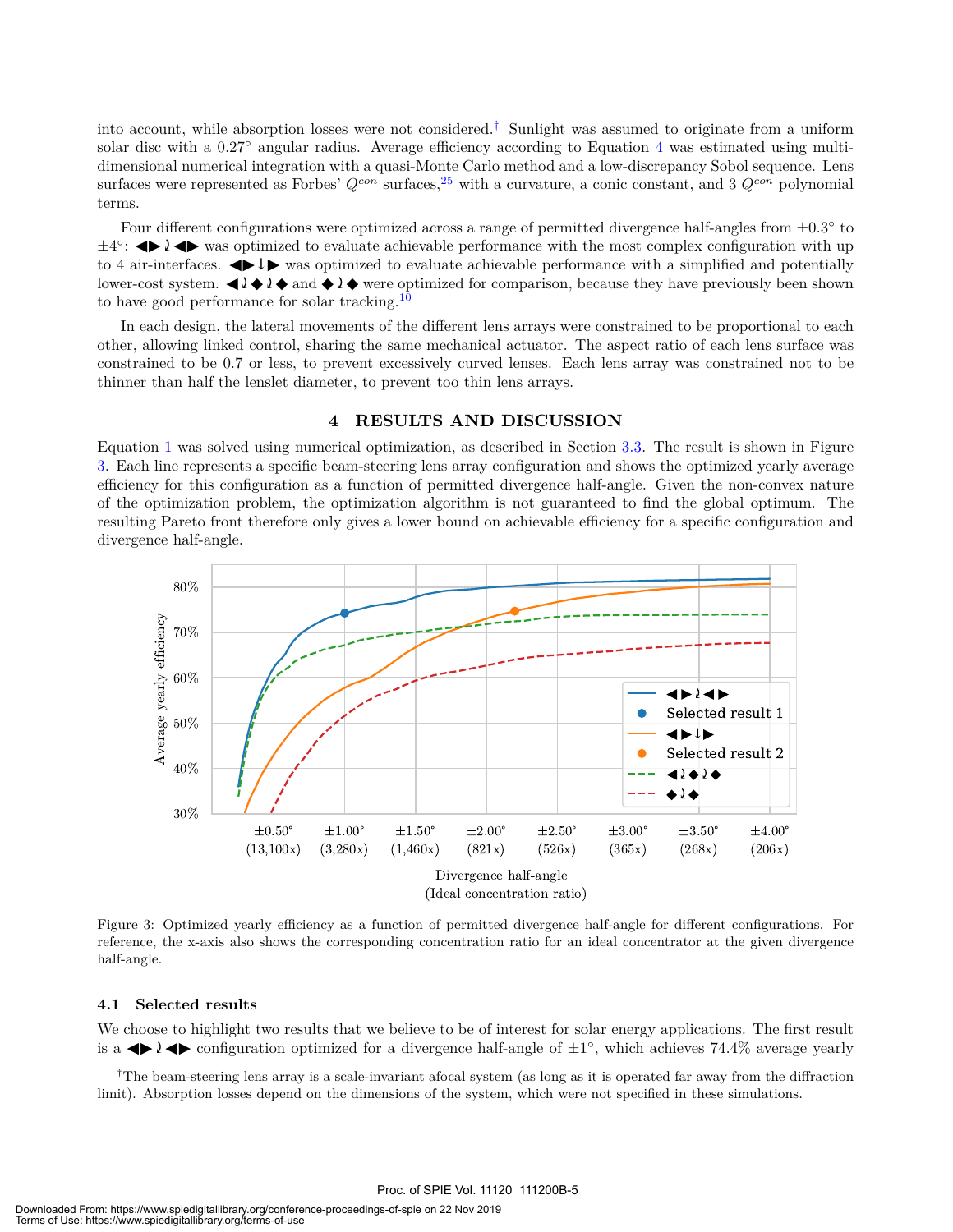efficiency. This configuration, which may be relevant for high concentration applications, such as concentrator photovoltaics (CPV) or solar thermophotovoltaics, is highlighted with a blue circle in the Pareto front in Figure 3. A ray-traced drawing of the system can be seen in Figure 4. Simulated efficiency across the tracking range is shown in Figure 6a and is overlaid with a yearly irradiation distribution in Figure 6b.



Figure 4: Beam-steering lens array with  $\blacktriangle$  1  $\blacktriangleright$  configuration optimized for 1<sup>°</sup> divergence half-angle at (a) 0<sup>°</sup> angle of incidence and (b) 40*◦* angle of incidence. Tracking motion is indicated by black arrows.

The second highlighted result is a  $\blacklozenge$   $\blacktriangleright$  configuration optimized for  $\pm 2.2^{\circ}$  divergence half-angle. This configuration offers simpler mechanical implementation at the cost of lower optical performance. Compared to the previous result, the number of single-sided lens arrays is reduced from 4 to 3, and all relative motion is strictly lateral. This result is highlighted with an orange circle in the Pareto front in Figure 3, and a ray-traced drawing of the system can be seen in Figure 5. Simulated efficiency across the tracking range is shown in Figure 6a, and is overlaid with a yearly irradiation distribution in Figure 6b. This configuration may be relevant for medium concentration applications, such as concentrated solar power (CSP), or for solar lighting applications. The sine limit of concentration<sup>26</sup> for an ideal concentrator placed behind this beam-steering lens array is  $678x$ , which is more than three times the  $212x$  ideal concentration ratio for a trough concentrator with single-axis tracking. This indicates that such a simplified beam-steering lens array can be useful for CSP applications despite the relaxed divergence requirements.



Figure 5: Simplified beam-steering lens array with ◀ ▶↓▶ configuration optimized for 2*.*2 *◦* divergence half-angle at (a) 0 *◦* angle of incidence and (b) 40*◦* angle of incidence. Tracking motion is indicated by black arrows.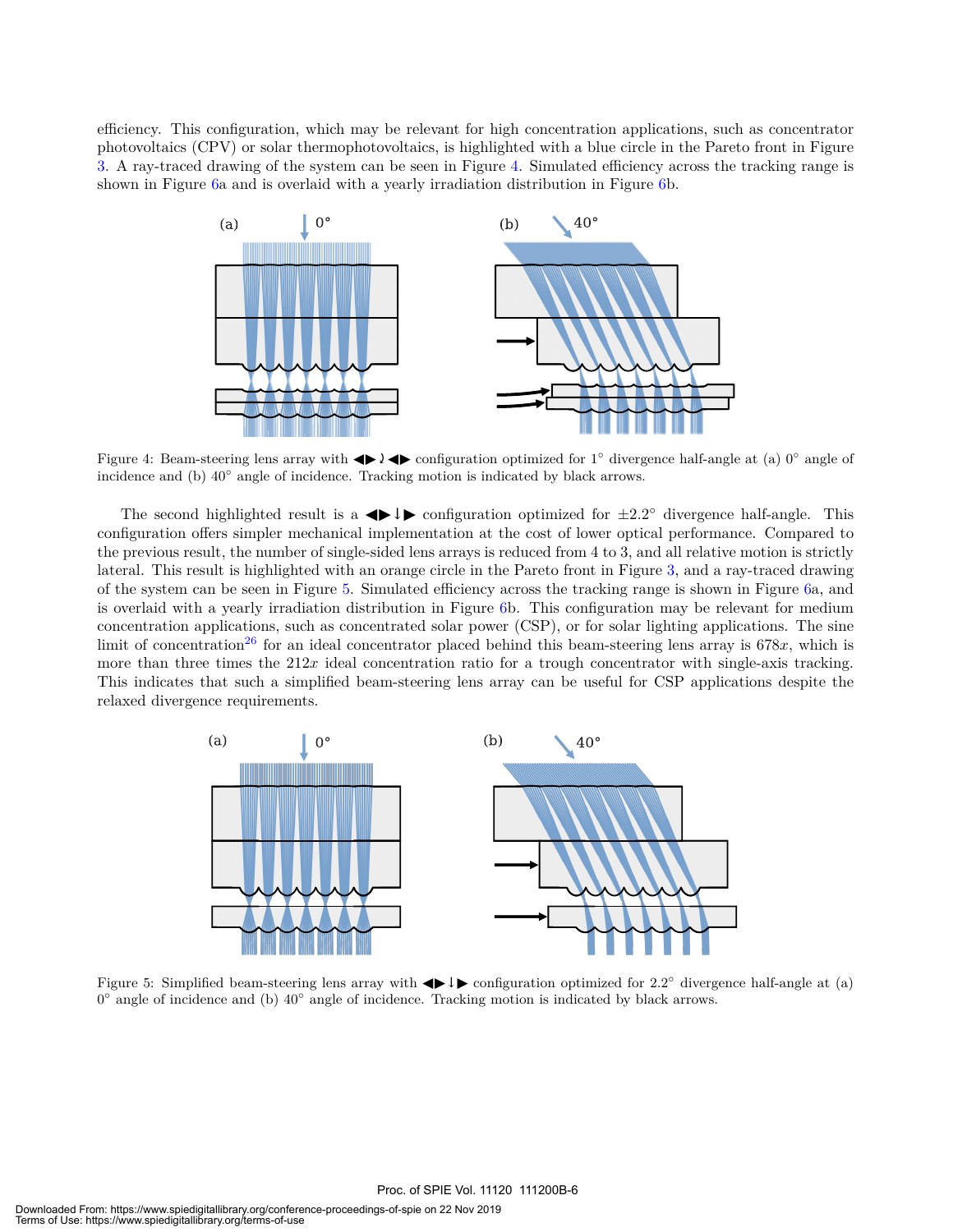

Figure 6: (a) The two selected beam-steering lens arrays have >80% efficiency for *±*40*◦* angle of incidence, and a gradual drop-off in efficiency at larger angles of incidence. (b) When the systems are placed in a fixed orientation as described in Section 3.2, this efficiency distribution corresponds to average yearly efficiency of 74.4% for the high concentration design and 74.6% for the simplified design, respectively.

#### **5 CONCLUSIONS**

We have introduced a set of symbols for categorizing different beam-steering lens array configurations and developed a numerical approach based on multi-objective optimization for comparing the performance of different configurations depending on application requirements. Using this approach, we have identified new configurations of beam-steering lens arrays that, to the best of our knowledge, outperform previous beam-steering lens arrays reported in the literature. Further work will involve a more extensive search through possible beam-steering lens array configurations, and exploration of the consequences for other installation orientation and locations as well as real-world manufacturing tolerances. The beam-steering lens array configurations reported in this paper may contribute to low-cost tracking-integrated solar energy, and the multi-objective optimization approach may enable further developments in this field. The presented designs are compatible with high-volume manufacturing methods such as injection molding, and future work may also involve extending the concept to Fresnel lenses compatible with roll-to-roll manufacturing processes such as extrusion coating.<sup>27</sup>

#### **REFERENCES**

- [1] Xie, W. T., Dai, Y. J., Wang, R. Z., and Sumathy, K., "Concentrated solar energy applications using Fresnel lenses: A review," *Renewable and Sustainable Energy Reviews* **15**(6), 2588–2606 (2011).
- [2] Winston, R., Minano, J. C., Benitez, P. G., contributions by Narkis Shatz and John C. Bortz, W., and Bortz, J. C., [*Nonimaging Optics*], Elsevier Science (2005).
- [3] Apostoleris, H., Stefancich, M., and Chiesa, M., "Tracking-integrated systems for concentrating photovoltaics," *Nature Energy* **1**, 16018 (2016).
- [4] Narasimhan, V., Jiang, D., and Park, S.-Y., "Design and optical analyses of an arrayed microfluidic tunable prism panel for enhancing solar energy collection," *Applied Energy* **162**, 450–459 (2016).
- [5] DiDomenico, L. D., "Towards doubling solar harvests using wide-angle, broad-band microfluidic beam steering arrays," *Optics Express* **23**(24), A1398–A1417 (2015).
- [6] León, N., Ramírez, C., and García, H., "Rotating Prism Array for Solar Tracking," *Energy Procedia* **57**, 265–274 (2014).
- [7] Valyukh, S., Valyukh, I., and Chigrinov, V., "Liquid-Crystal Based Light Steering Optical Elements," *Photonics Letters of Poland* **3**(2), 88–90 (2011).